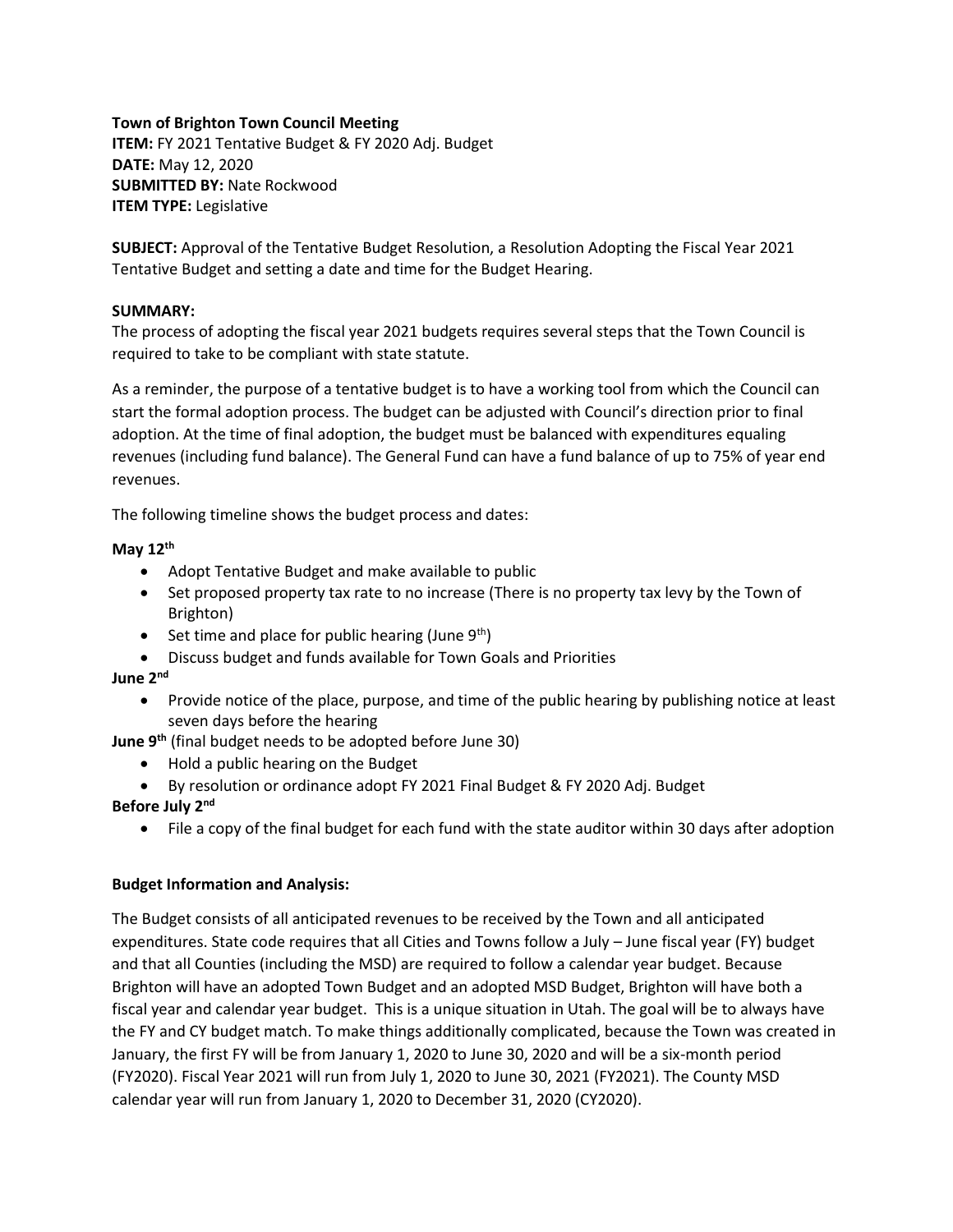#### **Sales Tax Revenue Analysis**

The town currently applies the following sales tax rates. The 1% Local Option and the .25% County Option Highway and Transportation tax are allocated to cover services and transfers provided by the MSD:

- 1% Local Option (Brighton receives .5% Point of Sale; .5% population is distributed statewide)
- .25% SB 136 Sales Tax Hwy/Transit (Brighton receives .1% of the .25% County Tax)
- 1.1% Resort Communities Sales Tax
- 1% Municipal TRT

The following table details the projected revenue from each sales tax. The projection was created using 18 months of historic sales tax collection data from business in Brighton and two moths of actuals from January and February 2020. The table places the revenue forecast into the correct period for FY 2020 and FY 2021. These numbers have been used in the recommended budget. Because of the current economic situation, it is extremely difficult to project sales revenue for the upcoming winter season. The forecast below is based on a winter season at 70% of the revenue received in the 2019 winter season. It is hoped that this is conservative figure. The Town will continue to monitor the economic conditions and make adjustments as necessary during the winter.

| Town of Brighton - Sales Tax Forecast (Based on Collection Month) |         |             |  |            |           |        |         |           |  |            |  |           |  |            |              |
|-------------------------------------------------------------------|---------|-------------|--|------------|-----------|--------|---------|-----------|--|------------|--|-----------|--|------------|--------------|
| <b>Sales Tax Type</b>                                             | FY 2020 |             |  |            | FY 2020   |        | FY 2021 |           |  |            |  |           |  |            | FY 2021      |
|                                                                   |         | Jan-March   |  | April-June | Total     |        |         | July-Sept |  | Oct-Dec    |  | Jan-March |  | April-June | <b>Total</b> |
| 1% local Option (.5% Point of Sale)*                              |         | 174.051     |  | 1,128      | \$175.180 |        |         | 2.257     |  | \$57.511   |  | 105.059   |  | 19.222     | \$184,049    |
| SB 136 Sales Tax Hwy/Transit*                                     |         | $17,405$ \$ |  | 113        | S.        | 17.518 |         | 226       |  | 5.751      |  | 10.506    |  | 1.922      | \$18.405     |
| 1.1% Resort Communities Sales Tax                                 |         |             |  | 2,483      |           | 2,483  |         | 4.965     |  | \$126.524  |  | 231,131   |  | 42.288     | \$404.909    |
| 1% Municipal TRT                                                  |         |             |  | 534        |           | 534    |         | 2,138     |  | $4,612$ \$ |  | $9,770$ S |  | 4.280      | \$20,799     |
| <b>Total Sale Tax</b>                                             |         | 191,457     |  | 4.258      | \$195.715 |        |         | 9.586     |  | \$194,398  |  | 356.466   |  | 67,712     | \$628,162    |

Sales Tax is shown by collection month, not by distribution month. Forecast does not include internet sales \* Taxes allocated to MSD

The Town's sales revenues are also very seasonal, as would be expected. The following graph shows the total estimated sales by quarter. The Town of Brighton businesses did approximately \$55 million in sales in FY 2019:

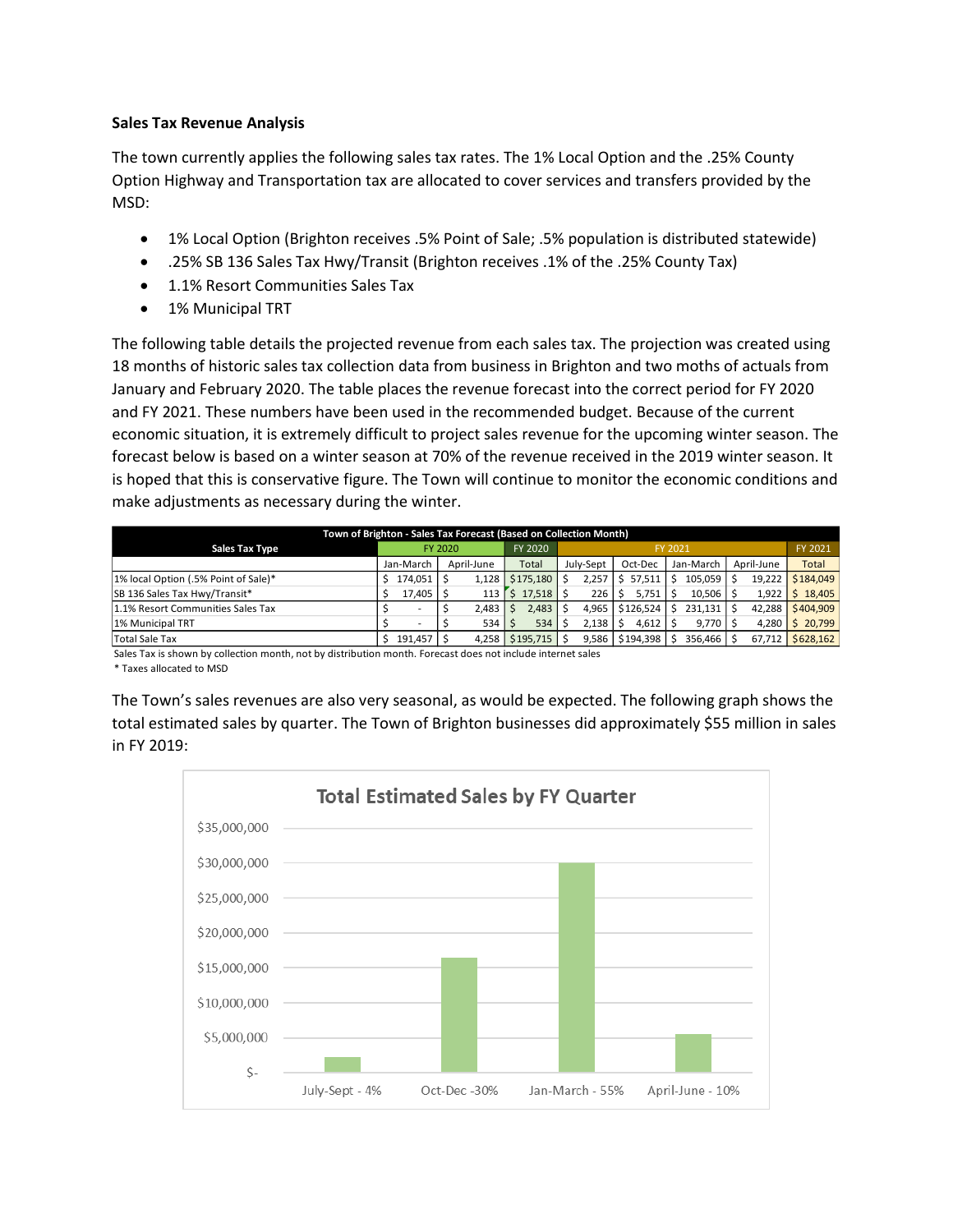The following tables details the breakdown of sales tax collection rates for Town of Brighton sales:

| <b>Sales Tax Rate Table - Town of Brighton</b> |                |                      |                         |  |  |  |  |  |  |
|------------------------------------------------|----------------|----------------------|-------------------------|--|--|--|--|--|--|
|                                                | General Sales* | <b>Lodging Sales</b> | <b>Restaurant Sales</b> |  |  |  |  |  |  |
| <b>State Sale Tax</b>                          |                |                      |                         |  |  |  |  |  |  |
| State Sales & Use Tax                          | 4.85%          | 4.85%                | 4.85%                   |  |  |  |  |  |  |
| <b>State Transient Room Tax</b>                |                | 0.32%                |                         |  |  |  |  |  |  |
| <b>County Sale Tax</b>                         |                |                      |                         |  |  |  |  |  |  |
| <b>County Option Sales Tax</b>                 | 0.25%          | 0.25%                | 0.25%                   |  |  |  |  |  |  |
| <b>Mass Transit Tax</b>                        | 0.30%          | 0.30%                | 0.30%                   |  |  |  |  |  |  |
| <b>Add'l Mass Transit Tax</b>                  | 0.25%          | 0.25%                | 0.25%                   |  |  |  |  |  |  |
| County Option Transportation**                 | 0.25%          | 0.25%                | 0.25%                   |  |  |  |  |  |  |
| <b>Transportation Infrastructure</b>           | 0.25%          | 0.25%                | 0.25%                   |  |  |  |  |  |  |
| Botanical, Cultural, Zoo Tax                   | 0.10%          | 0.10%                | 0.10%                   |  |  |  |  |  |  |
| Transient Room Tax (TRT) county-wide           |                | 4.25%                |                         |  |  |  |  |  |  |
| <b>Tourism Transient Room Tax</b>              |                | 0.50%                |                         |  |  |  |  |  |  |
| Tourism - Restaurant Tax                       |                |                      | 1.00%                   |  |  |  |  |  |  |
| <b>Town Sales Tax</b>                          |                |                      |                         |  |  |  |  |  |  |
| Local Option Sales & Use Tax                   | 1.00%          | 1.00%                | 1.00%                   |  |  |  |  |  |  |
| <b>Resort Communites Tax</b>                   | 1.10%          | 1.10%                | 1.10%                   |  |  |  |  |  |  |
| <b>Municipal Transient Room Tax</b>            |                | 1.00%                |                         |  |  |  |  |  |  |
| <b>Total Combined Sales Tax Rate</b>           | 8.35%          | 14.42%               | 9.35%                   |  |  |  |  |  |  |

\* Rate for Unprepared Food (Grocey) is 3% statewide

\*\* Brighton receives .10% of the .25% County Wide Transportation Tax

## **Budget**

The following is the proposed Town of Brighton FY 2021 Tentative Budget and FY 2020 Adjusted Budget: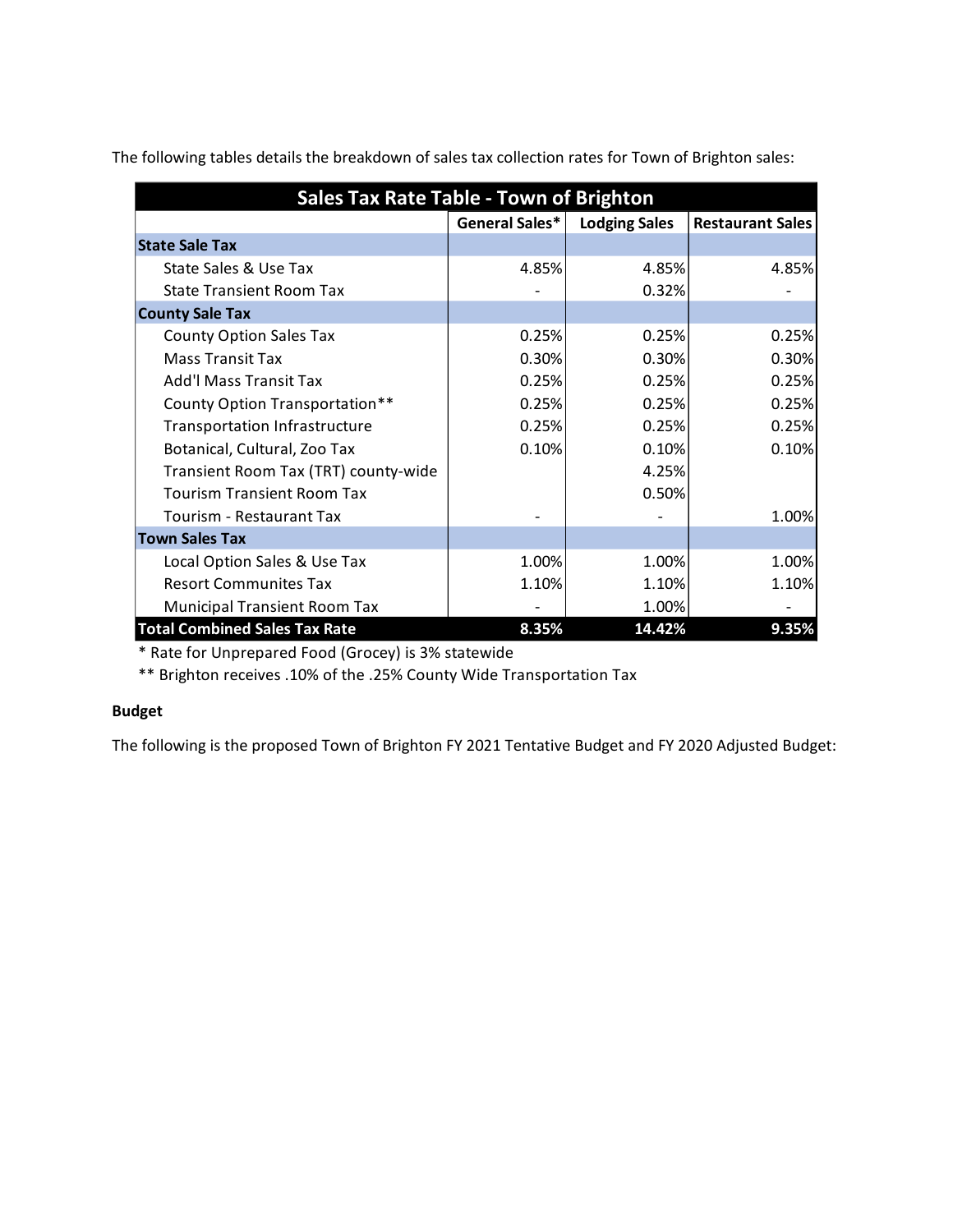# **Town of Brighton FY 20-21 Budget**

For Period Ending June 30, 2021

|                                          | 2019                           | 2020            |    | 2020             |    | 2020            | 2020             |               | 2021             |
|------------------------------------------|--------------------------------|-----------------|----|------------------|----|-----------------|------------------|---------------|------------------|
|                                          | <b>Actual</b>                  | Original        |    | <b>Estimated</b> |    | <b>Budget</b>   | Adjusted         |               | <b>Tentative</b> |
| <b>Account Description</b>               |                                | <b>Budget</b>   |    | Rev/Exp          |    | Variance        | <b>Budget</b>    | <b>Budget</b> |                  |
|                                          |                                | *Jan 1 - Dec 31 |    | *Jan 1 - June 30 |    |                 | *Jan 1 - June 30 |               | July 1 - June 30 |
| <b>REVENUES</b>                          |                                |                 |    |                  |    |                 |                  |               |                  |
| <b>Business Licenses</b>                 |                                | \$<br>8,400     | \$ | 6,000            | \$ | (2,400)         | \$<br>6,000      | \$            | 8,600            |
| Code Enforcement Fines and Fees          |                                |                 |    |                  |    |                 |                  |               |                  |
| <b>Building Permit</b>                   |                                |                 |    | 500              |    | 500             | 500              |               | 500              |
| Sales Tax 1% Local Option                |                                | 211,800         |    | 175,180          |    | (36, 800)       | 175,000          |               | 185,000          |
| Grants                                   |                                |                 |    |                  |    |                 |                  |               |                  |
| SB 136 Sales Tax                         |                                |                 |    | 17,518           |    | 17,500          | 17,500           |               | 18,500           |
| <b>Engineering Services</b>              |                                |                 |    |                  |    |                 |                  |               |                  |
| <b>Planning Services</b>                 |                                |                 |    |                  |    | 3,000           | 3,000            |               | 6,000            |
| Justice Court Fines/Forfeitures          |                                | 8,700           |    | 4,350            |    | (4, 350)        | 4,350            |               | 8,700            |
| <b>B&amp;C Road Fund Allotment</b>       |                                | 18,600          |    | 3,000            |    | (15,600)        | 3,000            |               | 6,000            |
| <b>Interlocal Revenue</b>                |                                | 325,900         |    | 199,450          |    | (126, 450)      | 199,450          |               | 238,000          |
| Donations                                |                                |                 |    |                  |    |                 |                  |               |                  |
| <b>Interest Earnings</b>                 |                                |                 |    |                  |    |                 |                  |               |                  |
| Other Revenue                            |                                | 3,500           |    |                  |    | (3,500)         |                  |               |                  |
| Non-Allocatable Resort Communities Sales |                                |                 |    | 2,483            |    | 2,500           | 2,500            |               | 404,909          |
| Non-Allocatable TRT                      |                                |                 |    | 534              |    | 550             | 550              |               | 20,799           |
| Town Council Designated Funds            |                                | 284,000         |    |                  |    | (284,000)       |                  |               |                  |
| <b>Total Revenues</b>                    | \$<br>ä,                       | \$<br>860,900   | \$ | 409,015          | \$ | (449, 050)      | -\$<br>411,850   | \$            | 897,007          |
| Wages                                    | \$                             | \$<br>135,000   | \$ | 67,500           | \$ | (67, 500)       | \$<br>67,500     | \$            | 109,000          |
| <b>Employee Benefits</b>                 |                                | 20,100          |    | 10,050           |    | (10,050)        | 10,050           |               | 5,000            |
| Subscriptions/Memberships                |                                | 200             |    | 500              |    | 300             | 500              |               | 1,000            |
| Printing/Publications/Advertising        |                                | 9,500           |    | 2,000            |    | (7,500)         | 2,000            |               | 4,000            |
| Travel/Mileage                           |                                | 1,200           |    | 600              |    | (600)           | 600              |               | 1,200            |
| Office Expense and Supplies              |                                | 2,000           |    | 1,000            |    | (1,000)         | 1,000            |               | 2,000            |
| Cell phone and Telephone                 |                                | 2,400           |    | 1,200            |    | (1,200)         | 1,200            |               | 3,300            |
| Attorney-Civil                           |                                | 48,000          |    | 24,000           |    | (24,000)        | 24,000           |               | 48,000           |
| <b>Training and Seminars</b>             |                                | 2,000           |    | 1,000            |    | (1,000)         | 1,000            |               | 2,000            |
| Web Page Development/Maintenance         |                                | 4,000           |    | 4,000            |    |                 | 4,000            |               | 2,500            |
| Payroll Processing ex.                   |                                | 2,000           |    | 1,000            |    | (1,000)         | 1,000            |               | 2,000            |
| <b>Contributions/Special Events</b>      |                                | 28,000          |    | 13,000           |    | (15,000)        | 13,000           |               | 28,000           |
| Insurance                                |                                | 10,200          |    | 5,100            |    | (5, 100)        | 5,100            |               | 4,500            |
| Workers Comp Insurance                   |                                |                 |    | 1,000            |    | 1,000           | 1,000            |               |                  |
| Professional and Technical               |                                | 12,000          |    | 25,000           |    | 13,000          | 25,000           |               | 12,000           |
| <b>Recorder Services</b>                 |                                | 4,500           |    | 6,000            |    | 1,500           | 6,000            |               | 1,000            |
| Equipment/Computer Purchases             |                                | 2,800           |    | 25,000           |    | 22,200          | 25,000           |               | 1,000            |
| Interlocal                               |                                | 251,000         |    | 206,548          |    | (41, 650)       | 209,350          |               | 233,300          |
| Trans to Capital Fund                    |                                |                 |    |                  |    |                 |                  |               |                  |
| Rent                                     |                                | 19,000          |    | 11,500           |    | (7,500)         | 11,500           |               | 11,500           |
| Non-Classified Expenses                  | ä,                             | 23,000          |    |                  |    | (23,000)        |                  |               |                  |
| Contribution to Fund Balance             | \$                             | \$<br>576,900   | \$ | 405,998          | \$ | $(168, 100)$ \$ | 408,800          | \$            | 471,300          |
| <b>Total Operational Expenditures</b>    | \$<br>$\overline{\phantom{a}}$ | \$<br>576,900   | \$ | 405,998          | \$ | (168, 100)      | \$<br>408,800    | \$            | 471.300          |
|                                          |                                |                 |    |                  |    |                 |                  |               |                  |
| NET INCOME (LOSS)                        | \$                             | \$<br>284.000   | \$ | 3,017            | \$ | $(280, 950)$ \$ | 3,050            | \$            | 425,707          |

\*FY 2020 includes Jan. 1, 2020 to June 30, 2020 and has been adjusted to meet state code requirements from the original Calendar Year budget (Jan. 1, 2020 to Dec. 31, 2020) adopted by the MSD.